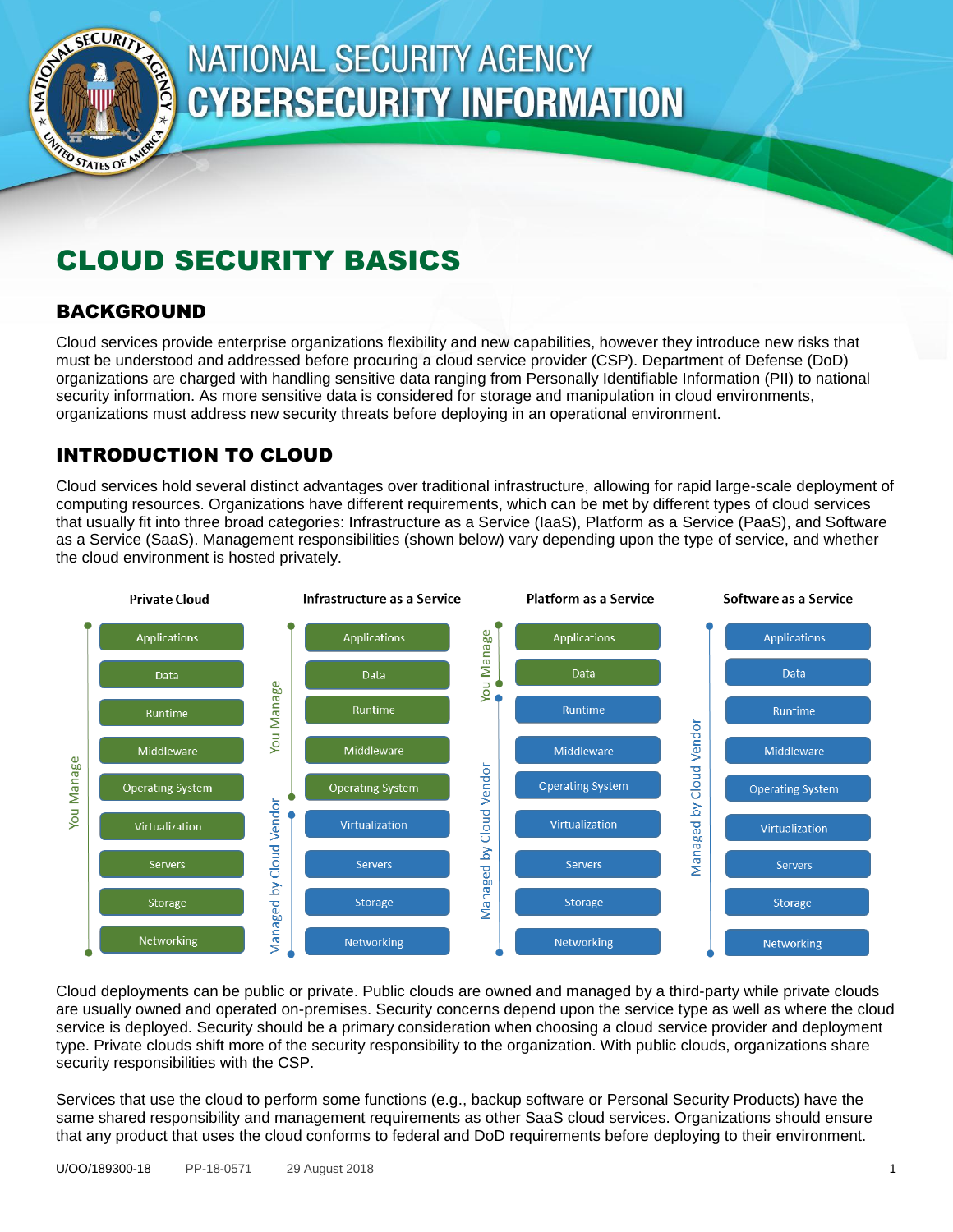

## Shared Responsibility

Cloud service providers and DoD organizations share unique and overlapping responsibilities to ensure the security of services and sensitive data stored in public clouds. Typically CSPs are responsible for physical security of cloud infrastructure, as well as implementing logical controls to separate customer data. Organizational administrators are usually responsible for application level security configuration such as mandatory access controls for authorization to data. Many CSPs provide cloud security configuration tools and monitoring systems, but it is the responsibility of DoD organizations to configure the service according to their security requirements.

## Threat Model

Primary risks to cloud infrastructure are malicious adversary activity and unintentional configuration flaws. Public cloud services use shared infrastructure which can lead to unintentional vulnerabilities. Foreign Intelligence Services might exploit poorly configured clouds to enable collection of sensitive DoD information. Federal law and DoD policy define how different types of sensitive data should be handled to prevent exposure. Organizations must consider what their security requirements are before making a decision on a cloud service that fits their specific threat model.

Using a public cloud service extends the trust boundary beyond the organization. New risks are introduced by utilizing CSPs, such as insider threats and a lack of control over security operations. Customers should take advantage of cloud security services to address mitigation requirements. While some threats can be mitigated entirely through the use of technical solutions (e.g., encryption), ultimately it is critical to understand and document the shared security responsibilities in order to establish trust with the CSP.

## Federal and DoD Requirements

The Federal Risk and Authorization Management Program (FedRAMP)1 provides a standardized framework for assessing and authorizing cloud services. Authorized CSPs2 are vetted and certified according to a standardized set of security requirements. While FedRAMP accredits cloud service providers according to several standards, DoD organizations are still responsible for determining their requirements and whether a particular cloud service provider is authorized to handle their data.

The DoD Cloud Computing Security Requirements Guide (SRG)3 outlines the security controls and requirements requisite for utilizing cloud services within DoD. In order to be approved for use by DoD organizations, CSPs must be accredited according to requirements set by the SRG. Sensitive data should only be handled by CSPs that are accredited for that type of data. DoD mission owners must integrate SRG requirements regarding cloud security controls into their cloud architectures.

## MANAGING RISK

Minimizing risk to cloud services requires careful vetting before acquisition, as well as proper configuration and continuous monitoring. Organizations should determine their threat model, ensure the chosen cloud service meets federal and DoD standards, and implement correct configuration and controls. Administrators should refer to service specific cloud security configuration guidance published by NSA. Ultimately controlling risk is a process, not a checklist. Major cloud security concerns are listed below, but specific requirements will vary.

#### Access Control

Misconfigured access controls in major cloud storage providers have resulted in the exposure of sensitive data to unauthorized parties. Data exposures are especially impactful for DoD as they erode public trust and in some cases can damage national security. Controlling access is a key requirement when storing sensitive data. Public cloud storage

 $\overline{a}$ 

<sup>1</sup> https://www.fedramp.gov

<sup>2</sup> https://marketplace.fedramp.gov/#/products?status=Compliant

<sup>3</sup> https://iase.disa.mil/cloud\_security/Pages/index.aspx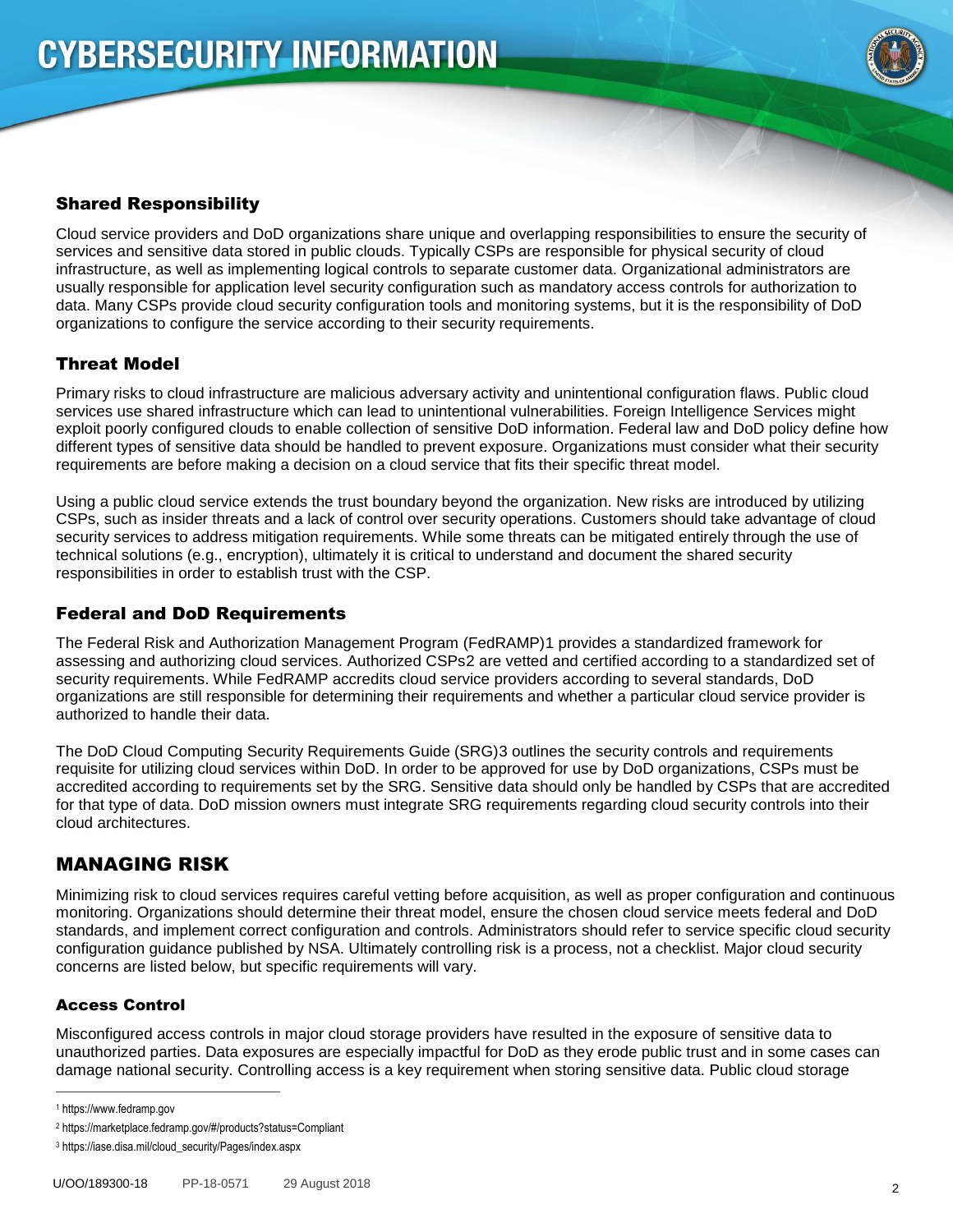

providers have default access control configurations which differ from the security requirements of the information being stored. Administrators must configure permissions according to what people and systems have a need to access the data. Logging and automated systems should be used to confirm correct access control configuration. Many CSPs provide specific tooling to manage access permissions and to log unusual or unauthorized activity.

#### Cloud Patching

Taking advantage of software security updates is a significant part of running a secure cloud environment. The responsibility of applying software updates varies depending upon the type of cloud service used and who is responsible for its management. Updates to the underlying infrastructure will be handled by the cloud service provider. However, organizations are responsible for applying security patches to services they manage themselves in the cloud. Applying security patches as soon as they are released is critical to preventing data breaches and loss of trust.

#### Multi-Tenancy

Multi-tenancy allows sharing of common cloud resources between multiple collocated cloud customers. Depending upon the type of cloud service (IaaS, PaaS, SaaS), cloud service providers will allocate resources differently. CSPs at a bare minimum will implement logical controls to separate user data and operations, however vulnerabilities or unintentional configuration flaws could be exploited by a collocated malicious actor. FedRAMP and the DoD Cloud SRG define requirements for logical separation, but some organizations may require greater assurance. Private clouds or dedicated public clouds with physical separation should be used for sensitive operations as required.

#### Encryption

Protecting PII and other sensitive data requires encrypting data in transit as well as when stored at rest. Organizations must define a robust policy for what sensitive data should be encrypted and the process for doing so. Cryptographic keys used for encryption operations should be stored securely and separately from the cloud instance of the data being stored. Keys should be directly managed by the mission owner or by a trusted third-party. Cloud-based key management and encryption can be used for some DoD accredited clouds. FedRAMP and the DoD Cloud SRG define several requirements for encryption that CSPs must adhere to in order to be considered compliant. Depending upon the type of data being stored, organizations can encrypt sensitive data before transmitting it to a cloud service. Additionally, sensitive data should be encrypted at rest in accordance with requirements set by the DoD Cloud SRG.

#### Utilize Cloud Security Services

Cloud service providers are uniquely positioned to provide threat information as well as defensive countermeasures. Customers should fully take advantage of cloud security services and supplement them with on-premises tools to address gaps, implement in-house security tradecraft, or fulfill requirements for sensitive data. Trust is essential -- the risks of trusting a CSP to correctly implement security functionality must be weighed against the costs of managing security controls in-house.

#### Reliability and Denial of Service

Cloud denial of service (DoS) attacks prevent users from accessing cloud services by overwhelming the cloud service provider's resources. Mature CSPs will employ good defenses against known attacks and quickly respond to attacks when they are made aware of them. In order to prevent catastrophic impacts to mission, organizations must determine whether a CSP has implemented the processes and tools to mitigate DoS attacks. Whenever necessary, organizations should distribute redundant systems across multiple geographic regions or diverse cloud providers for high availability.

#### Data Spillage

In compliance with federal and DoD regulations, cloud service providers should only store and manipulate data they are accredited to handle. Data spillage occurs when sensitive data is unintentionally introduced into a non-accredited cloud environment. DoD organizations must have clear procedures in place to detect and remediate data spillage events.